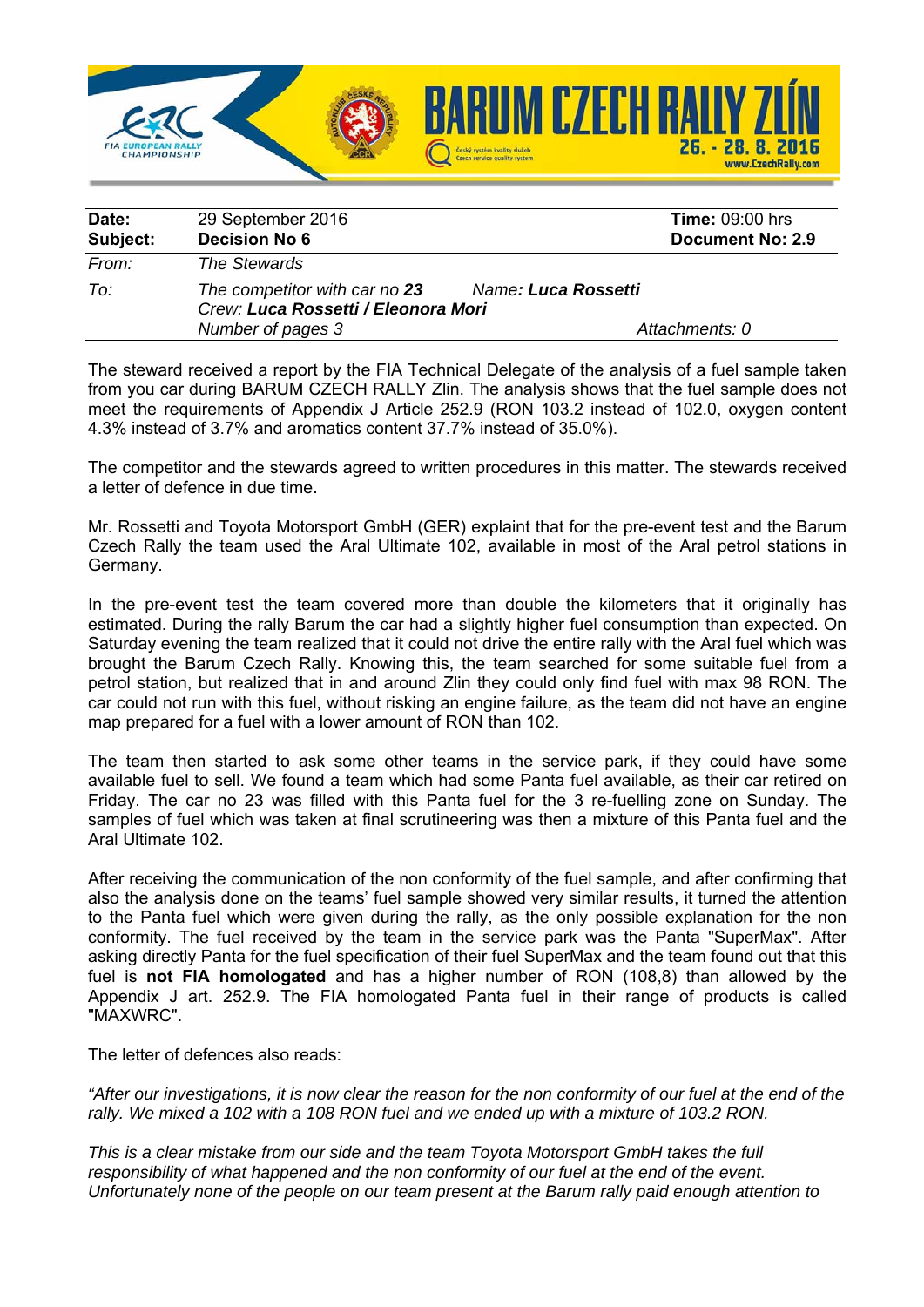*the name of the Panta fuel we bought and thought that we would receive a nonhomologated fuel from a team that was taking part in the same event.* 

*The Barum rally was a one off event for Toyota Motorsport GmbH and the first in the ERC and this*  was part of the development program we are doing on this new R3 car: the main target of this event for us was to assess the performance and potential of our car in the highly competitive ERC, so it was definitely not our intention to alter the performance of our car by using a fuel not conforming *with the regulations.* 

## Reminder on the facts:

- 1. Even Toyota Motorsport GmbH takes the full responisiblity on the infringement, the competitor/entrant is Mister Luca Rossetti and as such responsible for all acts or omissions of the team personell (ISC Article 9.15.1).
- 2. The fuel analysis of an independend laboratory shows that the fuel sample taken from car no 23 does not meet the requirements of Appendix J Article 252.9.
- 3. In the letter of defence makes very clear that the team got the panta fuel in an negligent act, without checking the compliance of the fuel with Appendix J Article 252.9.

On this grounds, the stewards

## **DECIDED**

- to **exclude** car no 23 from the official final classification of the Barum Czrech Rally Zlin 2016.
- to **remove all ERC3 Championship points** of the driver and the co-driver received in the Barum Czrech Rally Zlin 2016
- to **direct the organizer** of the Barum Czrech Rally Zlin 2016 change the official final classification by removing car no 23 from the classification an move up all competitors by one place in the classification. Also the allocation of ERC3 Championship points must be revised accordingly.
- to levy a **fine of 1.000 EUR** to the competitor.
- to **award the costs of 500 €** (transport and analysis) of the fuel test to the competitor.

The fine and the costs (1.500  $\epsilon$ ) have to be paid within 96 hours to the Organizer of Barum Czech Rally Zlin

## **The competitor is reminded of his right to appeal**.

He must, however, under pain of forfeiture of his right to appeal, notify the stewards in writing (per email) of their intention to appeal **within 24 hour** of the publication of the decision.

The right to bring an appeal to an ASN **expires 96 hours** from the moment the stewards are notified of the intention to appeal on condition that the intention of appealing has been notified in writing to the stewards within 24 hour of the publication of the decision.